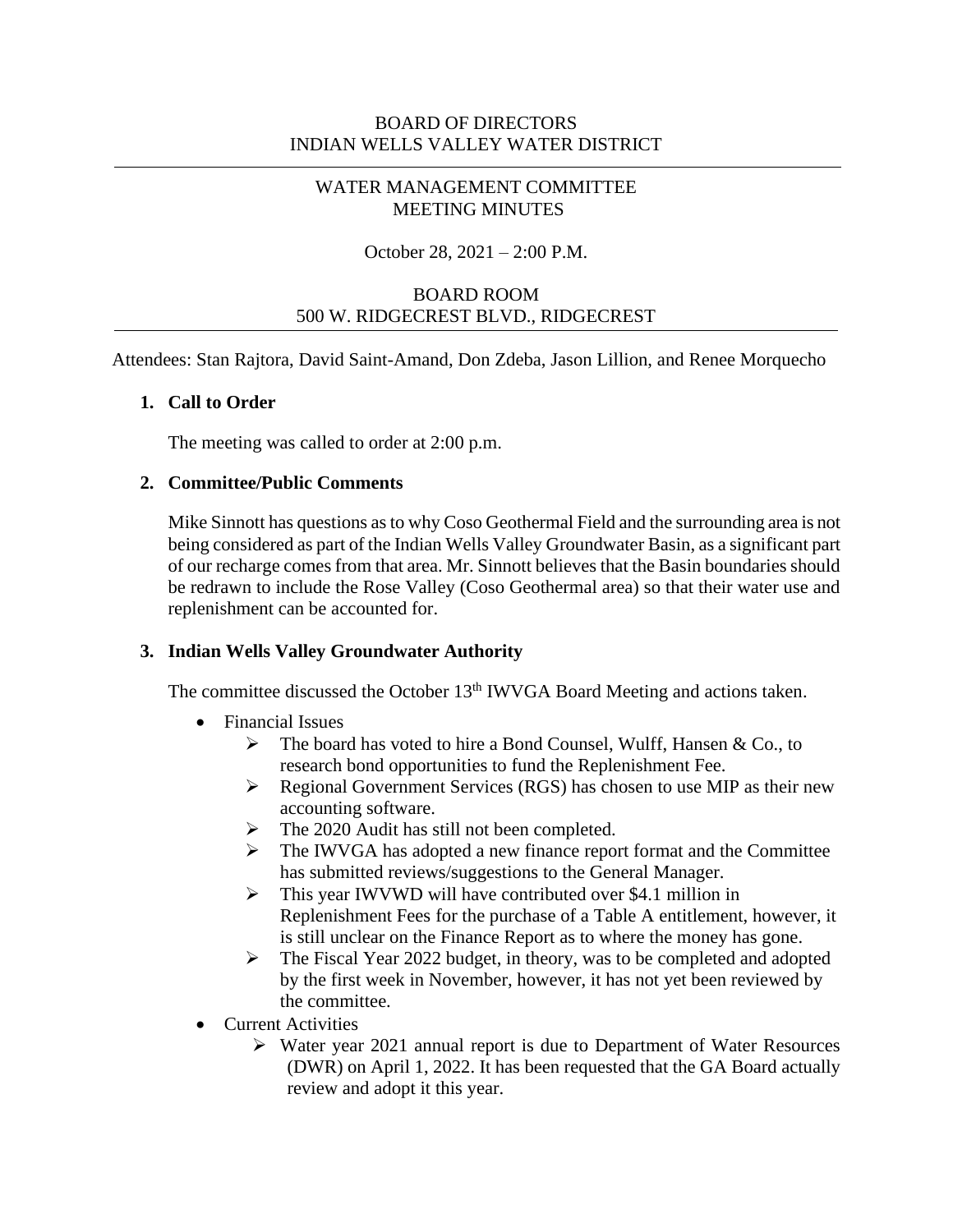- ➢ Transfer of the basin model to the IWVGA custody is still on going.
- ➢ The Shallow Well Impact Program development is complete, and it was suggested that the Policy Advisory Committee (PAC) review it.
- ➢ Currently there are two ongoing recycled water efforts.
	- 1. A Joint Statement of Work being performed by the IWVGA and the IWVWD which has been released to the Technical Advisory Committee (TAC) for review.
	- 2. A Facility Overview being performed by Stetson dealing with the overall recycled water program.
- The PAC met for the second time on September  $23<sup>rd</sup>$ , dealing mainly with the communications and engagement plan. There is a meeting scheduled for today October  $28<sup>th</sup>$  at 5:00 pm and it appears that they will be reviewing a draft schedule.
- The TAC has not yet had any meetings, but the individual TAC members have been reviewing items for the Board and Stetson.

## **4. Brackish Water Study**

The Brackish Water Study remains in a holding pattern until BESST is on site to sample NR-1-D and NR-2-D. Mobilization to the site will occur on Monday, November 8, with purging and sampling activities commencing on Tuesday, November 9.

Invoice No. 3, in the amount of \$75,129.87 after retention, has been approved and notice was received October 7th confirming the check has been issued. We have not received the check. In response to a follow-up email to our contact at DWR we were informed the accounting department rejected and returned it back to DWR because the amendment to the contract requesting an extension to June 30, 2022 had not been submitted to the State Controller's Office. The amendment letter should have been submitted by September. However, the accounting department did not upload the letter. Our DWR contact provided the amendment letter to accounting once again October 18<sup>th</sup> which should allow the check to be released.

## **5. Alternate Water Sources**

## • **Exploration of sub-basins within the valley**

Tim Parker has been working with Krieger & Stewart on a draft exploration program of the El Paso sub-basin. Updates, including the initial draft plan, were provided at both the September  $13<sup>th</sup>$  and October  $12<sup>th</sup>$  Board meetings. The team is preparing a PowerPoint for internal review prior to be presenting at the November  $8<sup>th</sup>$  Board meeting.

#### **6. Future Agenda Items**

None.